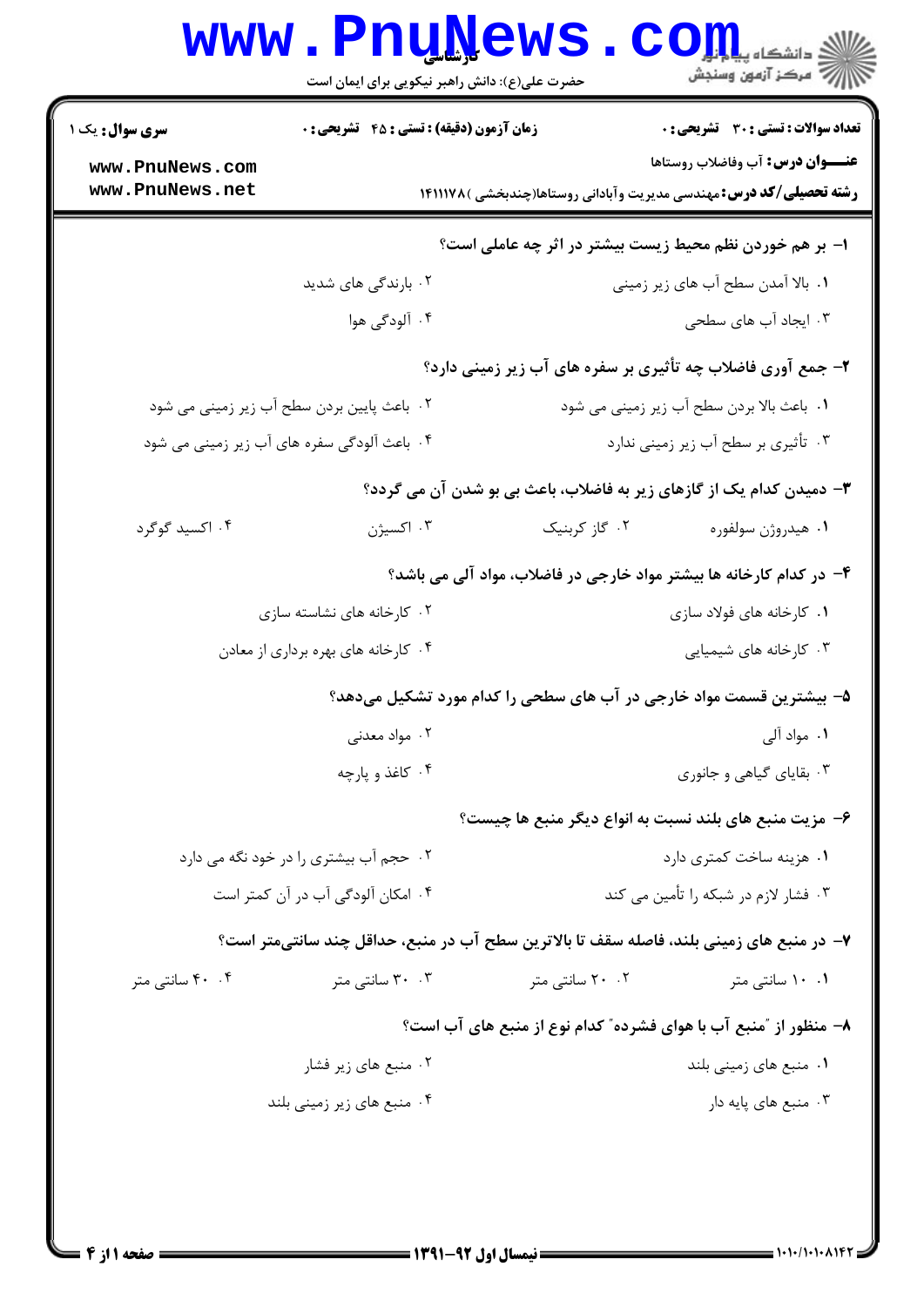|                                                                                                                      | www.PnuNews<br>حضرت علی(ع): دانش راهبر نیکویی برای ایمان است                      |                                                                            | الاد دانشگاه پيام <del>لور</del><br>الا مرکز آزمون وسنجش |  |
|----------------------------------------------------------------------------------------------------------------------|-----------------------------------------------------------------------------------|----------------------------------------------------------------------------|----------------------------------------------------------|--|
| <b>سری سوال : ۱ یک</b>                                                                                               | زمان آزمون (دقیقه) : تستی : 45 آتشریحی : 0                                        |                                                                            | تعداد سوالات : تستي : 30 - تشريحي : 0                    |  |
| www.PnuNews.com                                                                                                      |                                                                                   |                                                                            | <b>عنـــوان درس:</b> آب وفاضلاب روستاها                  |  |
| www.PnuNews.net                                                                                                      |                                                                                   | <b>رشته تحصیلی/کد درس:</b> مهندسی مدیریت وآبادانی روستاها(چندبخشی )۱۴۱۱۱۷۸ |                                                          |  |
| ۹– در محاسبه مقدار فاضلاب ناشی از بارندگی کدام عامل مؤثر است؟                                                        |                                                                                   |                                                                            |                                                          |  |
|                                                                                                                      | ۰۲ زمان بازگشت بارندگی                                                            |                                                                            | ٠١ ضريب نفوذ پذيري                                       |  |
|                                                                                                                      | ۰۴ تعداد ورودي هاي سيلاب به حوزه أبريز                                            |                                                                            | ۰۳ ماکزیمم شدت بارندگی                                   |  |
|                                                                                                                      |                                                                                   |                                                                            | <b>۱۰</b> کدام عبارت صحیح است؟                           |  |
| ۰۱ هر چه مدت زمان بارش کمتر باشد احتمال اینکه شدت بارندگی کمتر باشد بیشتر است                                        |                                                                                   |                                                                            |                                                          |  |
| ۰۲ هر چه درجه ی فراوانی یک بارندگی کمتر باشد شدت آن نیز کمتر می شود                                                  |                                                                                   |                                                                            |                                                          |  |
|                                                                                                                      | ۰۳ باران هایی که شدت زیادتری دارند احتمال باریدن آنها کمتر است                    |                                                                            |                                                          |  |
|                                                                                                                      |                                                                                   | ۰۴ باران هایی که شدت کمتری دارند احتمال باریدن آنها کمتر است               |                                                          |  |
| 11- مدت زمانی که آب باران در کانال ها جریان یافته و به کانال مورد نظر می رسد چه زمانی نام دارد؟                      |                                                                                   |                                                                            |                                                          |  |
| ۰۴ زمان ورود                                                                                                         | ۰۳ زمان تمرکز                                                                     | ۰۲ زمان جريان                                                              | ٠١ زمان بارش                                             |  |
|                                                                                                                      | 12- ً در مقایسه روش های مجزا و روش های درهم جمع آوری فاضلاب، کدام عبارت صحیح است؟ |                                                                            |                                                          |  |
| ۰۲ در روش درهم امکان ته نشین شدن مواد معلق کمتر است                                                                  |                                                                                   |                                                                            | ٠١ روش مجزا داراى ايمنى كمترى است                        |  |
| ۰۴ روش مجزا کمتر محیط زیست را آلوده می کند                                                                           |                                                                                   |                                                                            | ۰۳ هزینه ساختمان شبکه درهم بیشتر است                     |  |
|                                                                                                                      | ۱۳- در کدام منطقه از کشور می توان از روش درهم جهت جمع آوری فاضلاب استفاده کرد؟    |                                                                            |                                                          |  |
| ۰۲ در شهرها و روستاهای جنوبی ایران                                                                                   |                                                                                   | ٠١ در برخي شهرها و روستاهاي اطراف كويرها                                   |                                                          |  |
| ۰۴ در شهرها و روستاهای که شیب خطی زیادی دارند                                                                        |                                                                                   | ۰۳ در برخی شهرها و روستاهای شمالی ایران                                    |                                                          |  |
| ۱۴– جریان در لوله های فاضلاب تحت تأثیر چه عاملی انجام می گیرد؟                                                       |                                                                                   |                                                                            |                                                          |  |
| ۰۴ چگالی فاضلاب                                                                                                      | ۰۳ نوع فاضلاب                                                                     | ۰۲ نیروی ثقل                                                               | ۰۱ اختلاف فشار                                           |  |
|                                                                                                                      |                                                                                   |                                                                            | ۱۵– ارزانترین نوع لوله های فاضلاب کدام گزینه می باشد؟    |  |
|                                                                                                                      | ۰۲ لوله های GRP                                                                   |                                                                            | ۰۱ لوله های بتنی                                         |  |
|                                                                                                                      | ۰۴ لوله های آزبست سیمان                                                           |                                                                            | ۰۳ لوله های چدنی                                         |  |
| ۱۶– در مسیرهای مستقیم لوله های فاضلاب و برای قطرهای متوسط، معمولاً در فواصل چند متری "آدم رو" در نظر گرفته<br>مىشود؟ |                                                                                   |                                                                            |                                                          |  |
| ۰۴ ۱۸۰ متر و بیشتر                                                                                                   | ۸۰ ۸۰ تا ۱۵۰ متر                                                                  | ۰۲ تا ۸۰ متر                                                               | ۰۱ ۵۰ تا ۷۰ متر                                          |  |
|                                                                                                                      |                                                                                   |                                                                            |                                                          |  |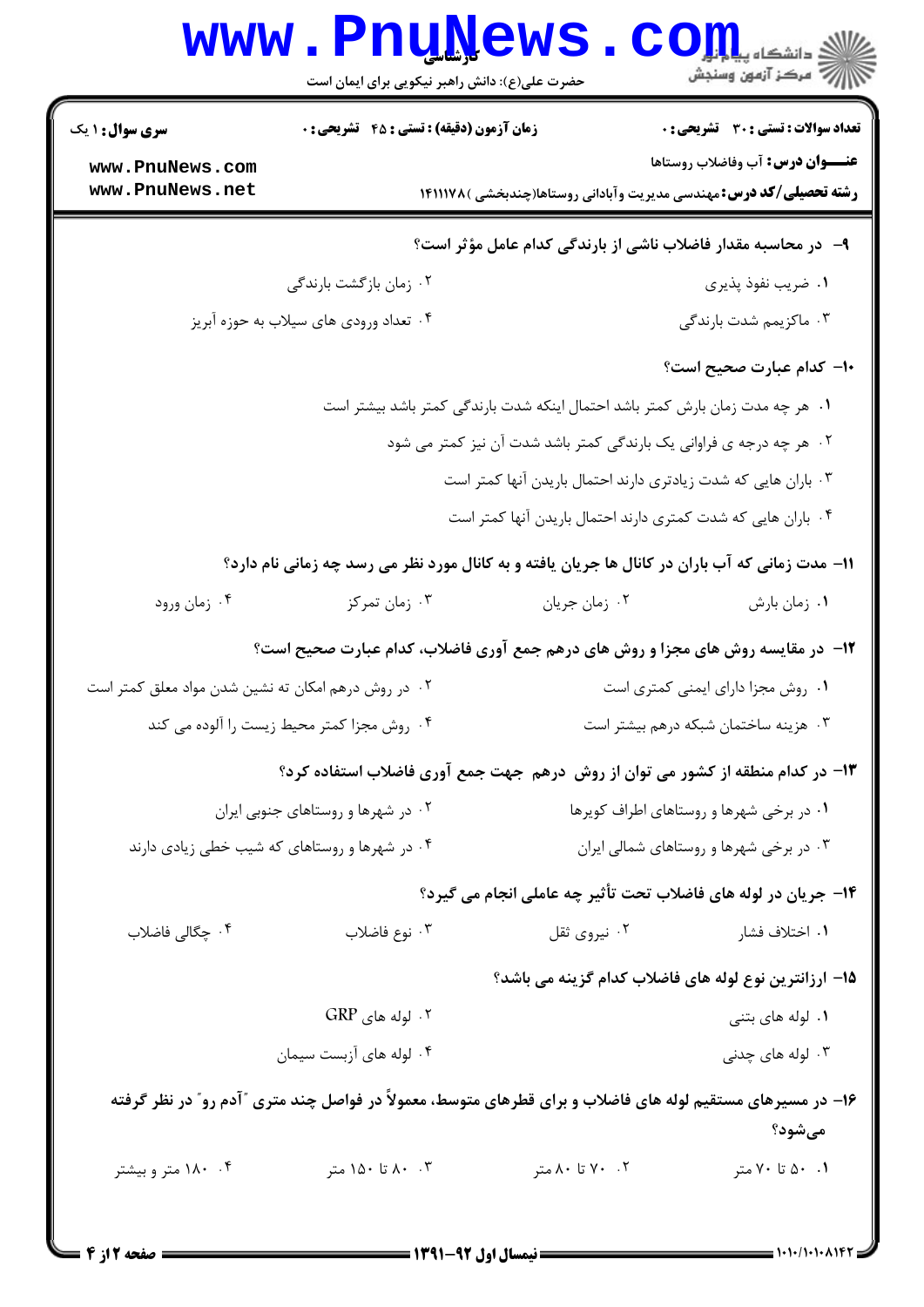|                                                                                                                                        | <b>www.PnuNews</b><br>حضرت علی(ع): دانش راهبر نیکویی برای ایمان است |                                                                                                               | $\mathbf{C}\mathbf{O}$ چ دانشڪاه پيا<br>رِ آھرڪز آزمون وسنڊش                     |  |
|----------------------------------------------------------------------------------------------------------------------------------------|---------------------------------------------------------------------|---------------------------------------------------------------------------------------------------------------|----------------------------------------------------------------------------------|--|
| <b>سری سوال : ۱ یک</b><br>www.PnuNews.com<br>www.PnuNews.net                                                                           | <b>زمان آزمون (دقیقه) : تستی : 45 قشریحی : 0</b>                    | <b>رشته تحصیلی/کد درس:</b> مهندسی مدیریت وآبادانی روستاها(چندبخشی )۱۴۱۱۱۷۸                                    | تعداد سوالات : تستي : 30 - تشريحي : 0<br><b>عنـــوان درس:</b> آب وفاضلاب روستاها |  |
| ۱۷– لوله تهویه ای که برای انتقال هوای آلوده از آدم رو پیش از زیر گذر به آدم رو بعد از زیر گذر نصب میگردد، بهتر است از<br>چه جنسی باشد؟ |                                                                     |                                                                                                               |                                                                                  |  |
| ۰۴ پلاستیکی                                                                                                                            | ۰۳ چدنی                                                             | ۲. سفالی                                                                                                      | ۰۱ بتنی                                                                          |  |
|                                                                                                                                        |                                                                     | ۱۸– وظیفه اصلی منبع های نگهدارنده آب باران چیست؟                                                              |                                                                                  |  |
|                                                                                                                                        | ۰۲ تنظیم دبی خروجی                                                  |                                                                                                               | ۰۱ تنظیم کردن سیلاب ناشی از بارندگی                                              |  |
|                                                                                                                                        | ۰۴ ذخيره أب باران                                                   |                                                                                                               | ۰۳ استفاده بهینه از گودی های طبیعی                                               |  |
| ۱۹- کدام نوع از پمپ ها برای بالا آوردن ماسه از کف انباره های فاضلاب بسیار مناسب است؟                                                   |                                                                     |                                                                                                               |                                                                                  |  |
|                                                                                                                                        | ۰۲ پمپ های پیچوار                                                   |                                                                                                               | ۰۱ پمپ های حبابی                                                                 |  |
|                                                                                                                                        | ۰۴ پمپ های دورانی                                                   |                                                                                                               | ۰۳ پمپ های با هوای فشرده                                                         |  |
|                                                                                                                                        |                                                                     | +۲- محدودیت ارتفاع تلمبه زنی از خصوصیت کدام نوع پمپ است؟                                                      |                                                                                  |  |
| ۰۴ شعاعی                                                                                                                               | ۰۳ پیچوار                                                           | ۰۲ پروانه ای                                                                                                  | ۰۱ دورانی                                                                        |  |
|                                                                                                                                        |                                                                     | ۲۱– برای پمپاژ فاضلاب های بسیار آلوده که حاوی مقدار زیادی مواد معلق الیافی شکل باشند، کدام پمپ استفاده میشود؟ |                                                                                  |  |
|                                                                                                                                        | ۰۲ پمپ های استوانه ای                                               |                                                                                                               | ۰۱ پمپ های پروانه ای                                                             |  |
|                                                                                                                                        | ۰۴ پمپ های شعاعی یک پره ای                                          |                                                                                                               | ۰۳ پمپ های با پروانه ای مارپیچی                                                  |  |
|                                                                                                                                        |                                                                     | ۲۲– هنگامی که شکل کار گذاردن پمپ های دورانی طوری باشد که اتاق خشک روی اتاق تر ساخته شود، برای کدام مورد       | استفاده دارد؟                                                                    |  |
|                                                                                                                                        | ۰۲ برای جابجا کردن مقادیر متوسطی از فاضلاب                          | ۰۱ برای جمع آوری مقادیر خیلی کمی از فاضلاب                                                                    |                                                                                  |  |
|                                                                                                                                        | ۰۴ برای جمع آوری مقادیر زیاد فاضلاب شهری                            | ۰۳ برای جابجا کردن مقادیر خیلی زیادی از فاضلاب                                                                |                                                                                  |  |
|                                                                                                                                        |                                                                     | ۲۳- پهنای ترانشه جهت کارگذاردن لوله های فاضلاب بر چه اساسی انتخاب میگردد؟                                     |                                                                                  |  |
|                                                                                                                                        | ۰۲ بر مبنای قطر لوله فاضلاب                                         |                                                                                                               | ٠١. بر اساس جنس لوله فاضلاب                                                      |  |
|                                                                                                                                        | ۰۴ بر اساس موقعیت زیر زمین در ساختمان                               |                                                                                                               | ۰۳ با توجه به سطح آب زیر زمینی                                                   |  |
| ۲۴- چه موقع از روش "چاه کنی" جهت خشک کردن کف ترانشه استفاده می گردد؟                                                                   |                                                                     |                                                                                                               |                                                                                  |  |
|                                                                                                                                        | ۰۲ وقتی که که نفود پذیری زمین بسیار کم است                          | ۰۱ زمانی که نفود پذیری زمین بسیار زیاد باشد                                                                   |                                                                                  |  |
|                                                                                                                                        | ۰۴ وقتی که عمق ترانشه نزدیک به ۵ متر است                            | ۰۳ زمانی که نفود پذیری زمین در حد متوسط باشد                                                                  |                                                                                  |  |
|                                                                                                                                        |                                                                     |                                                                                                               |                                                                                  |  |